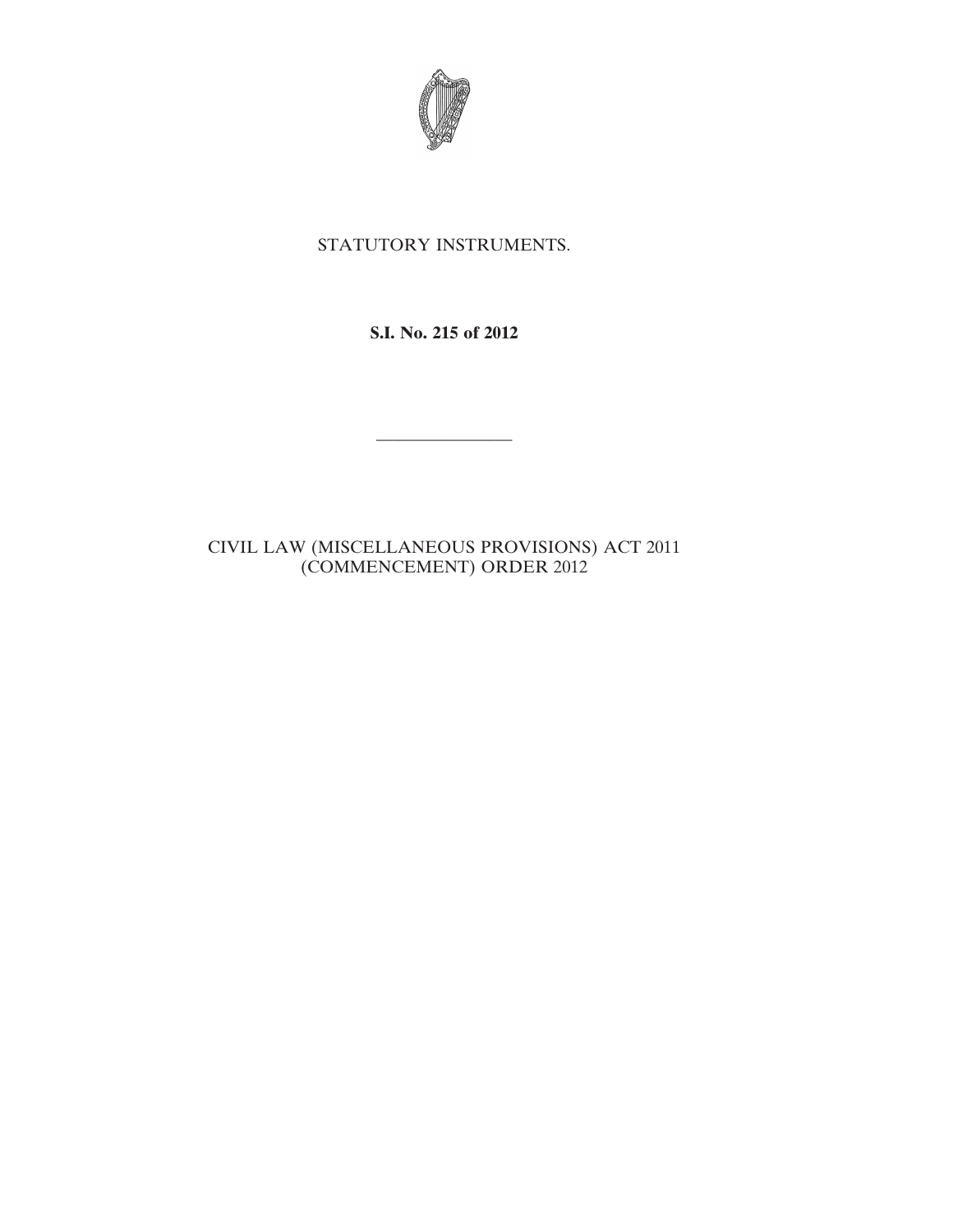## CIVIL LAW (MISCELLANEOUS PROVISIONS) ACT 2011 (COMMENCEMENT) ORDER 2012

I, ALAN SHATTER, Minister for Justice and Equality, in exercise of the powers conferred on me by section 1(10) of the Civil Law (Miscellaneous Provisions) Act 2011 (No. 23 of 2011) hereby order as follows:

1. This Order may be cited as the Civil Law (Miscellaneous Provisions) Act 2011 (Commencement) Order 2012.

2. The 22nd day of June 2012 is appointed as the day on which sections 6 and 12 of the Civil Law (Miscellaneous Provisions) Act 2011 (No. 23 of 2011) come into operation.

GIVEN under my Official Seal, L.S. 22 June 2012.

> ALAN SHATTER, Minister for Justice and Equality.

*Notice of the making of this Statutory Instrument was published in "Iris Oifigiúil" of* 26*th June*, 2012.